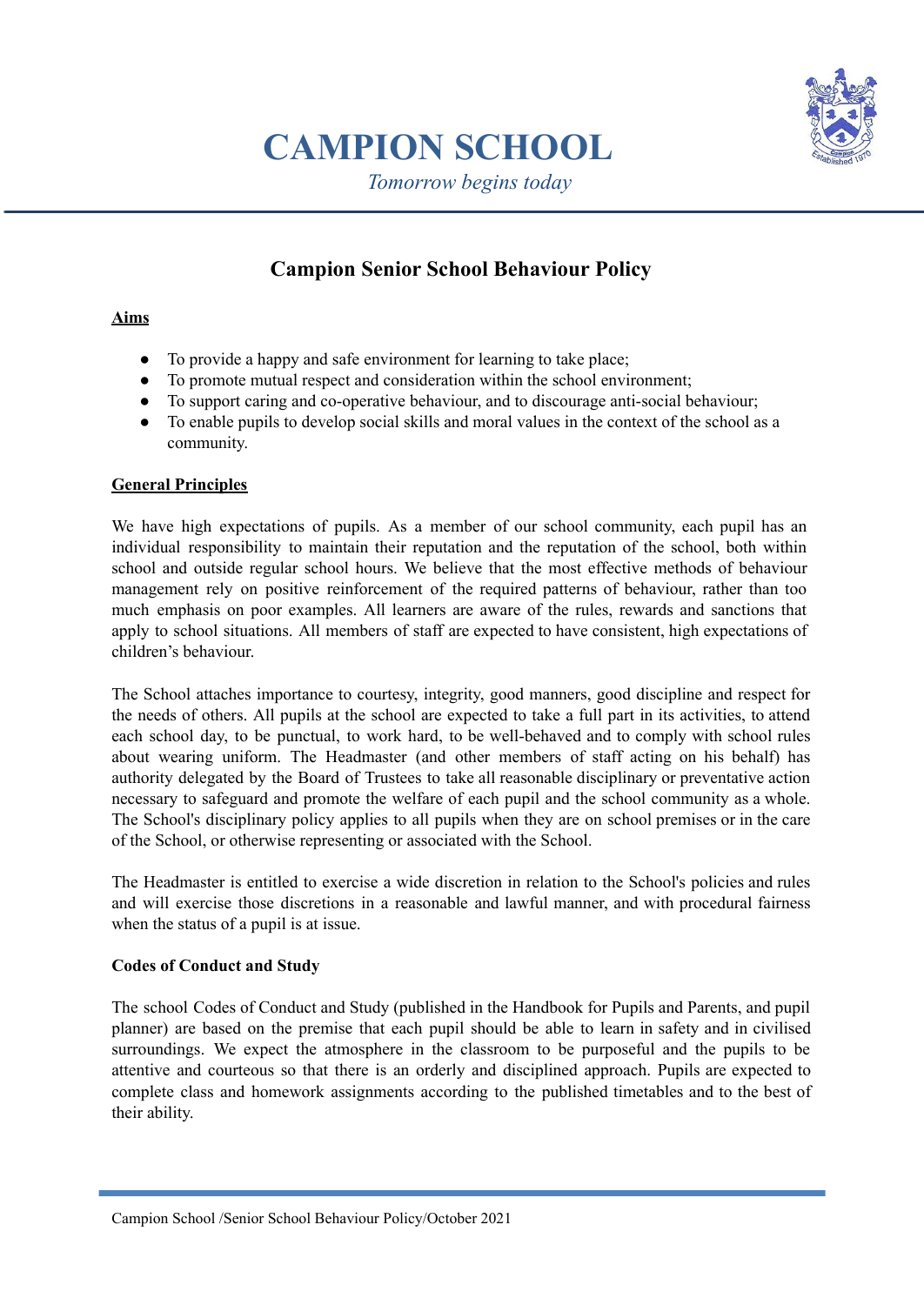## **School Organisation**

All members of staff are aware of and strive to minimise the conditions which present opportunities for bad behaviour, e.g. lack of supervision, unnecessary queuing, inappropriate tasks. We endeavour to provide a stimulating curriculum where children are actively engaged in their learning.

Good classroom management is the key to good behaviour. Teachers aim to provide a well-organised classroom and to establish clear expectations and routines.

## **Campion School expects pupils**:

- To follow the school and classroom rules and procedures;
- To treat others with courtesy and respect;
- To respect the property of others and to protect the property of the school;
- To be truthful:
- To be punctual and meet obligations promptly;
- To respect the environment, both locally and globally;
- To respect the beliefs and customs of others;
- To adhere to the school's uniform policy.

#### **Rewards and Sanctions**

The balance between rewards and sanctions is important. The ideal is where rewards are intrinsic and virtue is its own reward.

It is accepted that there is a need for sanctions to register disapproval of unacceptable behaviour. These should contain a degree of flexibility to take account of individual circumstances.

#### **Promoting Positive Behaviour**

There are many ways in which teaching staff can encourage positive behaviour.

We believe that rewards have a motivational role, helping children to see that good behaviour is valued. The commonest reward is praise, informal and formal, public and private, to individuals and groups. It is earned by the maintenance of good standards as well as by particularly noteworthy achievements. Rates of praise for behaviour should be as high as for work.

We **reward** pupils by recognising what they have done, and by both group and individual praise, written and/or spoken, as appropriate. Exceptional achievement (academic or of some other kind) is referred to the Headmaster, who may award a Headmaster's Commendation certificate, often in front of the whole year group or whole Senior School.

#### **Dealing with inappropriate behaviour**

Classroom discipline is normally at the discretion of the teacher, who is free to design and apply acceptable corrective measures. When deemed appropriate a disciplinary incident may be passed on to the Assistant Head (Pastoral) who may refer the matter to the Headmaster. A system of lunchtime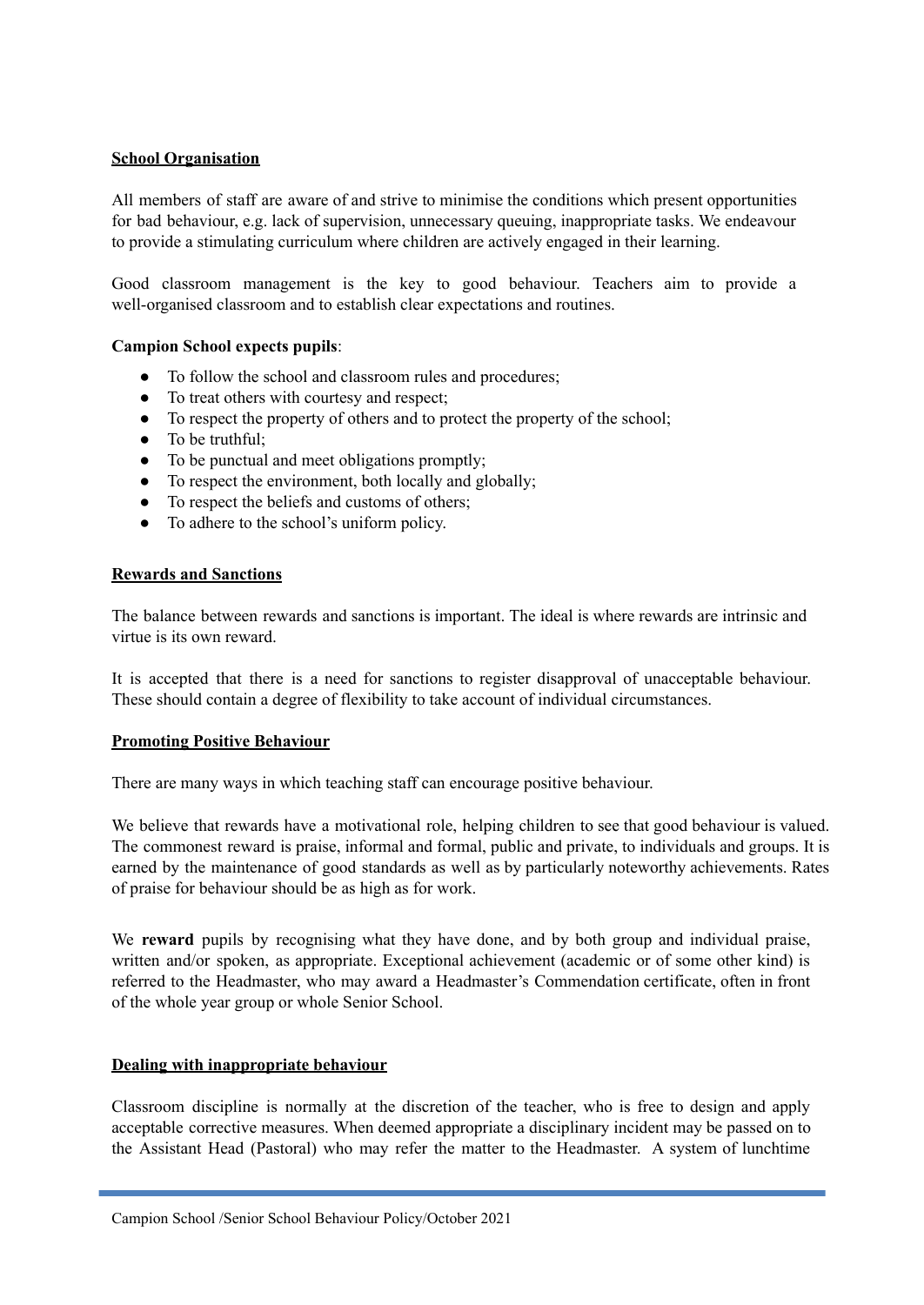detention is in place for either work or behaviour-related problems. Parents will be informed if a child is placed on detention three times in one term and the pupil will be placed on report if they reach six detentions. Other measures include after-school detention, isolation, and exclusion from school, either temporary or permanent. Detentions will be recorded on PASS/3Sys and serious incidents of behaviour will be recorded in the "Notes" section on PASS/3 Sys

# **Children with Special Needs**

When dealing with behaviour, teachers should always take the particular needs of individual children into account. When intervening with apparent inappropriate behaviour, all adults should accept that there will be circumstances in which some pupils may be treated differently from others. Teachers are expected to take account of individual pupil needs when applying sanctions. The Learning Support Coordinator is responsible for passing on information that may be relevant for behaviour management purposes.

# **Exclusion**

A pupil may be formally excluded from the school, on either a temporary or a permanent basis.

Inasmuch as it is a temporary exclusion (suspension), is regarded as a symbolic gesture to warn a pupil that his or her behaviour is incompatible with membership of the school community. Suspension may be recommended by the Assistant Head - Pastoral, but is the decision of the Headmaster.

Permanent exclusion is normally reserved for the most serious offences (including, among others, possession or use of illegal drugs while under the jurisdiction of the school, and also persistent bullying). The Headmaster will consider exclusion in the event of repeated suspensions or of behaviour so deplorable as to endanger other members of the school community or the good name of the school.

The Headmaster will act with procedural fairness in such cases. Parents will be informed of all procedures and will have the right of appeal to the Board of Trustees, via the Convenor of the Complaints Panel. The pupil will remain away from school pending the outcome of any such appeal.

# **Exclusion of a pupil in other circumstances**

Parents may be required, during or at the end of a term, to remove the pupil either temporarily or permanently from the school if, after consultation with the pupil and/or parent(s) the Headmaster is of the opinion that by reason of the pupil's conduct or progress the pupil is unwilling or unable to benefit sufficiently from the educational opportunities offered by the school, or if a parent has treated the School or members of its staff unreasonably.

The Headmaster will act with procedural fairness in all such cases, and will have regard to the interests of the pupil and parents as well as those of the School.

#### **The use of reasonable force to restrain or control pupils**

The need to use reasonable force to restrain or control a pupil should be extremely rare. However, if a pupil's behaviour threatens the safety of other pupils and staff, a member of staff may use such force as is reasonable in the circumstances to prevent the pupil from: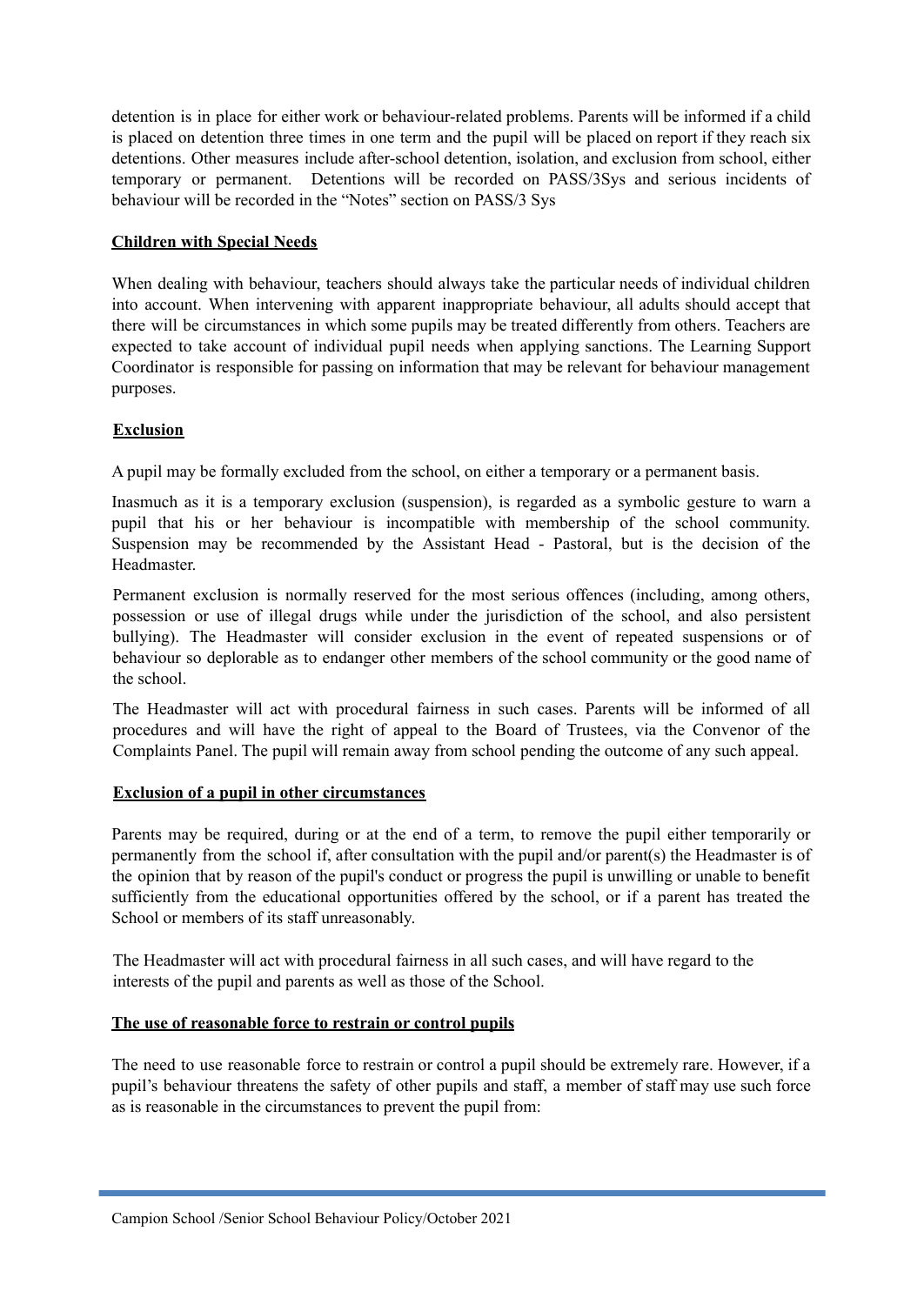- causing personal injury to, or damage to the property of, any person (including the pupil him/herself); or
- engaging in any behaviour prejudicial to the maintenance of good order and discipline at the school or among any of its pupils, whether during a teaching session or otherwise.

Wherever possible, the adult will call for a  $2<sup>nd</sup>$  member of staff to be present. The decision on whether or not to intervene will be a professional judgement of the member of staff concerned, and any force used must always be reasonable and proportionate to the circumstances and seriousness of the behaviour, and must take into account any disability or SEND that the pupil may have. Staff are advised always to use their voices first and to use the minimum force necessary to restrain a child for the shortest possible period of time. The use of force can include either passive contact (such as standing between pupils, or blocking a path) or active contact (such as leading a pupil by the arm away from a situation). Every member of staff will inform the Headmaster / Assistant Head - Pastoral / Head of Juniors immediately after s/he has needed to restrain a pupil physically.

## **Searching and confiscation**

A member of staff may ask a child to empty out pockets/bags if there is a reasonable suspicion that the child has banned or dangerous items. This is usually done with the child's consent and in the child's presence, and ideally in the presence of another adult. The School will always consider the age of the child to be searched and any SEND or vulnerabilities the child may have before conducting the search to decide whether any additional precautions or adjustments are needed. A search without consent may be carried out by the Assistant Head - Pastoral or delegated a member of staff, if there are reasonable grounds for suspecting that a pupil is in possession of a prohibited item. Where possible a witness will be present. The parent's prior consent to undertake a search is not required.

Banned items that pose no threat to a child may be returned at the end of the day. Other items will be given to the child's parents.

# **Electronic devices**

Where an electronic device is found during a search and that device is prohibited by the school rules, or where the member of staff undertaking the search reasonably suspects that the device has been, or is likely to be used to commit an offence or cause personal injury or damage to property, the school may examine relevant data or files on the device, where there is good reason to do so. Parental consent to search through the electronic devices is not required.

The School may also erase any data or files from the device if the School considers there to be good reason to do so, unless there are reasonable grounds to suspect that the device may contain evidence in relation to a criminal offence (for example, certain pornographic material), where the files should not be deleted and the device must be given to the Police without delay.

If, following a search, the member of staff determines that the device does not contain any evidence in relation to an offence, the School can decide whether it is appropriate to delete any files or data from the device, and may confiscate the device as evidence of a breach of this policy and may then punish the student in accordance with this, where appropriate.

In the event that the search highlights a safeguarding concern in respect of any pupil, the School will follow the procedures set out in the School's Safeguarding Policy.